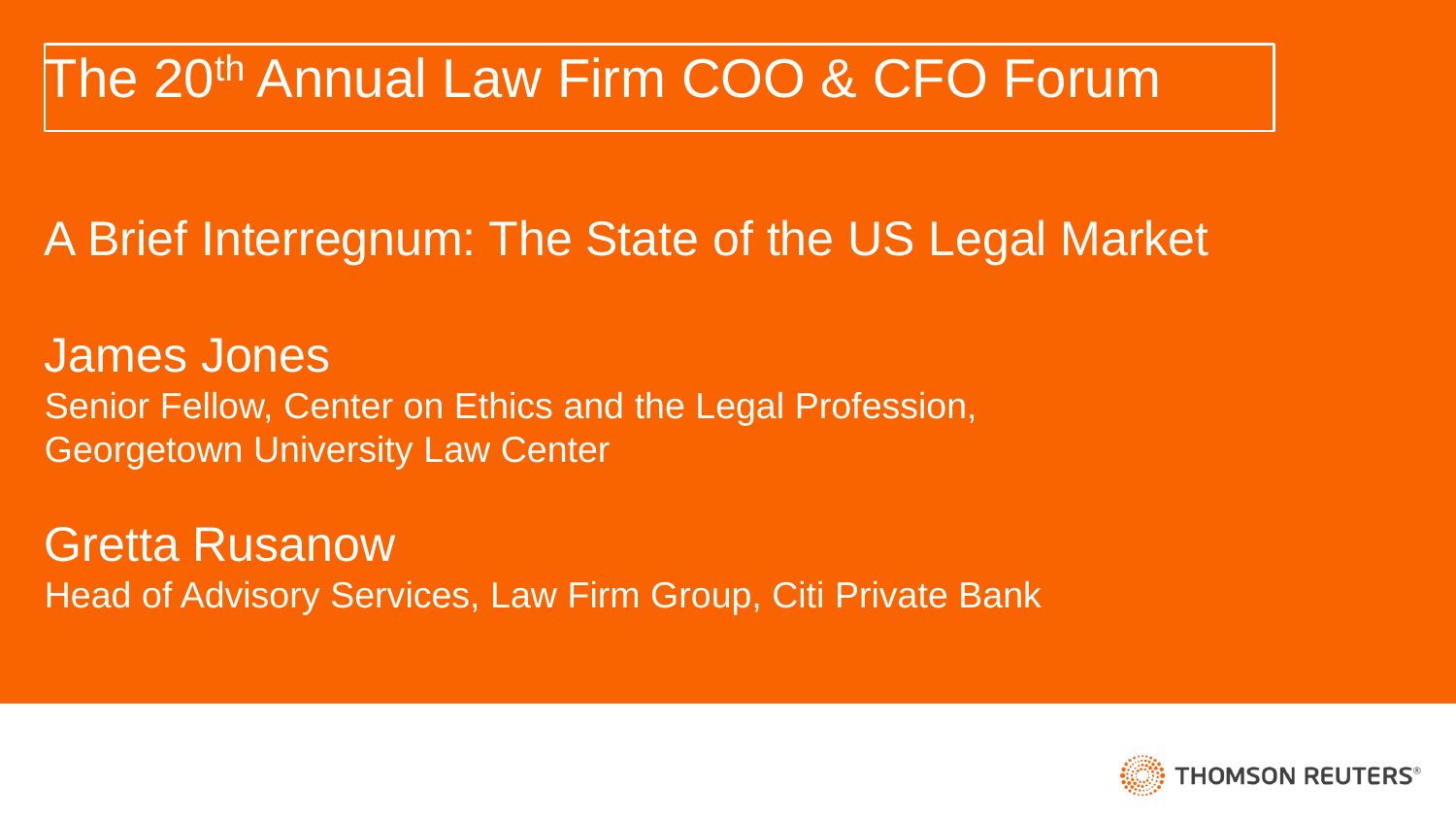### A Quick Lookback to 2020

- Key takeaways: 2020 financial success was attributable primarily to:
	- o Substantial rate increases
	- o A dramatic rebound in demand after mid-year
	- o Cutbacks (or delays) in non-partner hiring
	- o Aggressive cost controls
- PPEP ended 2020:
	- o Up almost 15% for Am Law 100 firms
	- o Up about 13% for Am Law Second 100 firms
	- o Up about 6% for Midsize firms



ADD per FTE: Lawyers Billable time type; non-contingent matters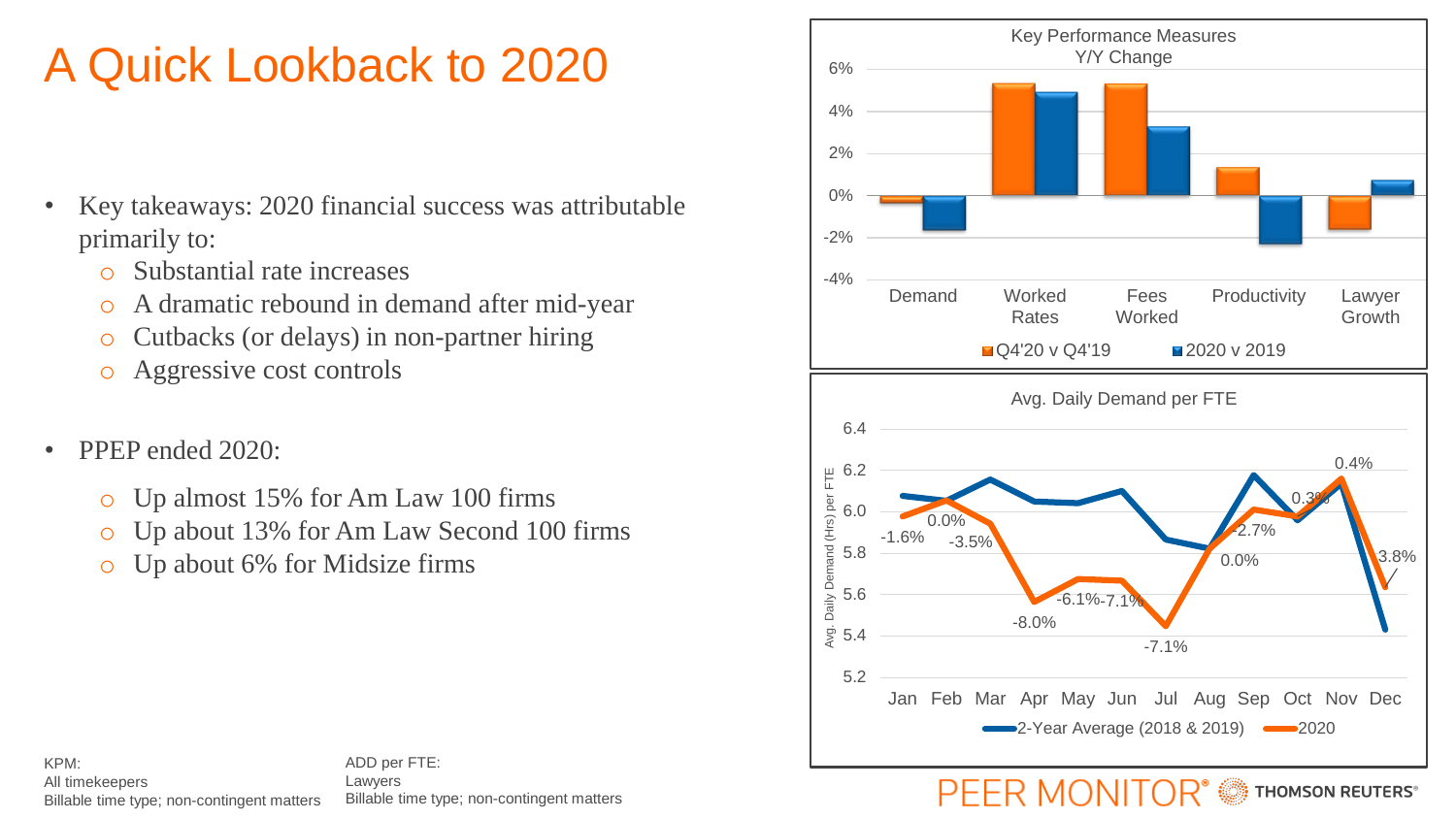### Demand for Law Firm Services (through Q2 2021)



Quarter over Quarter Reporting All timekeepers Billable time type; non-contingent matters

**PEER MONITOR® SECUTERS**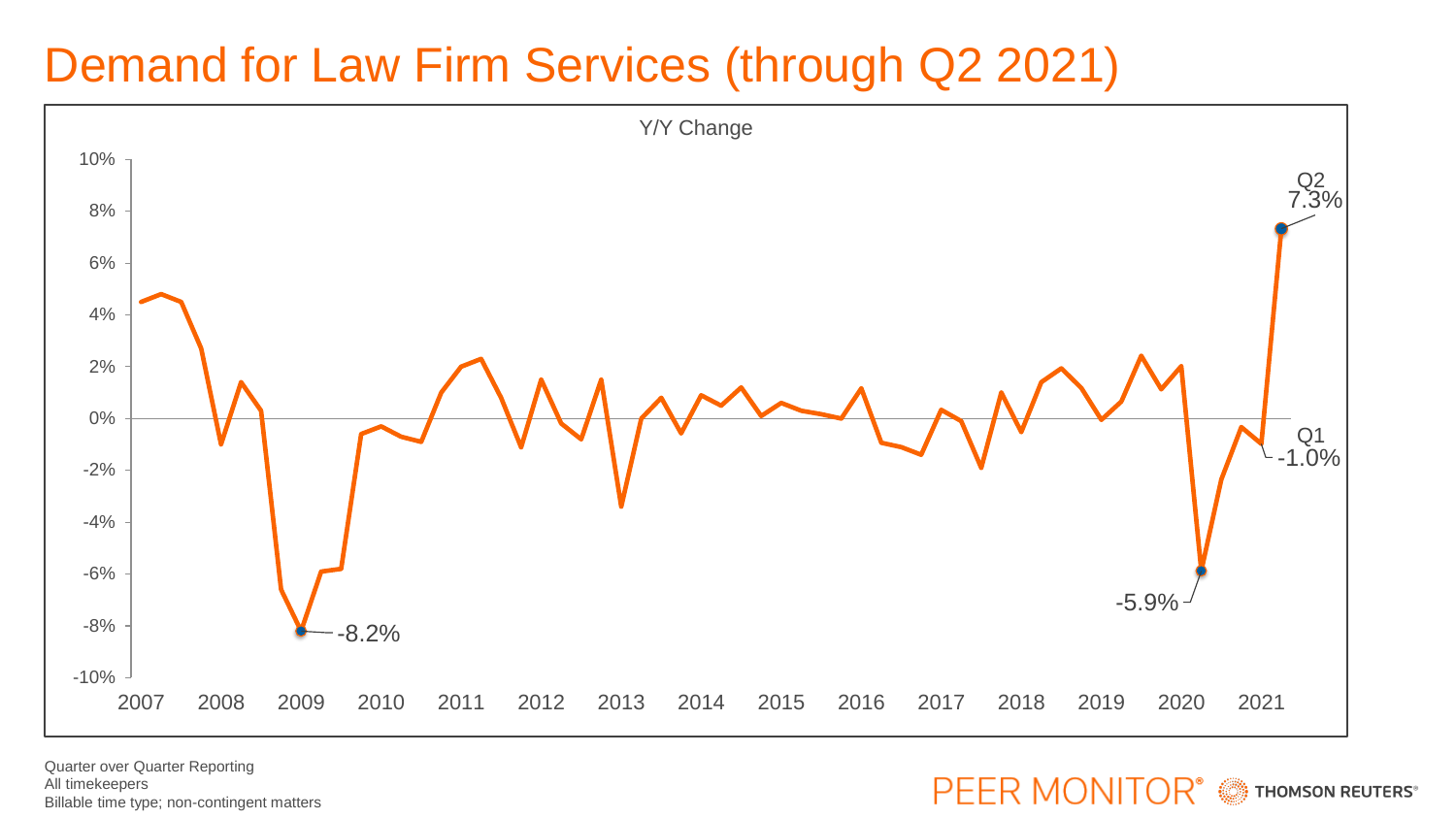### Demand by Segment and Practice (YTD 2021 vs. 2020/2019)



All timekeepers Billable time type; non-contingent matters

#### PFFR MONITO THOMSON REUTERS®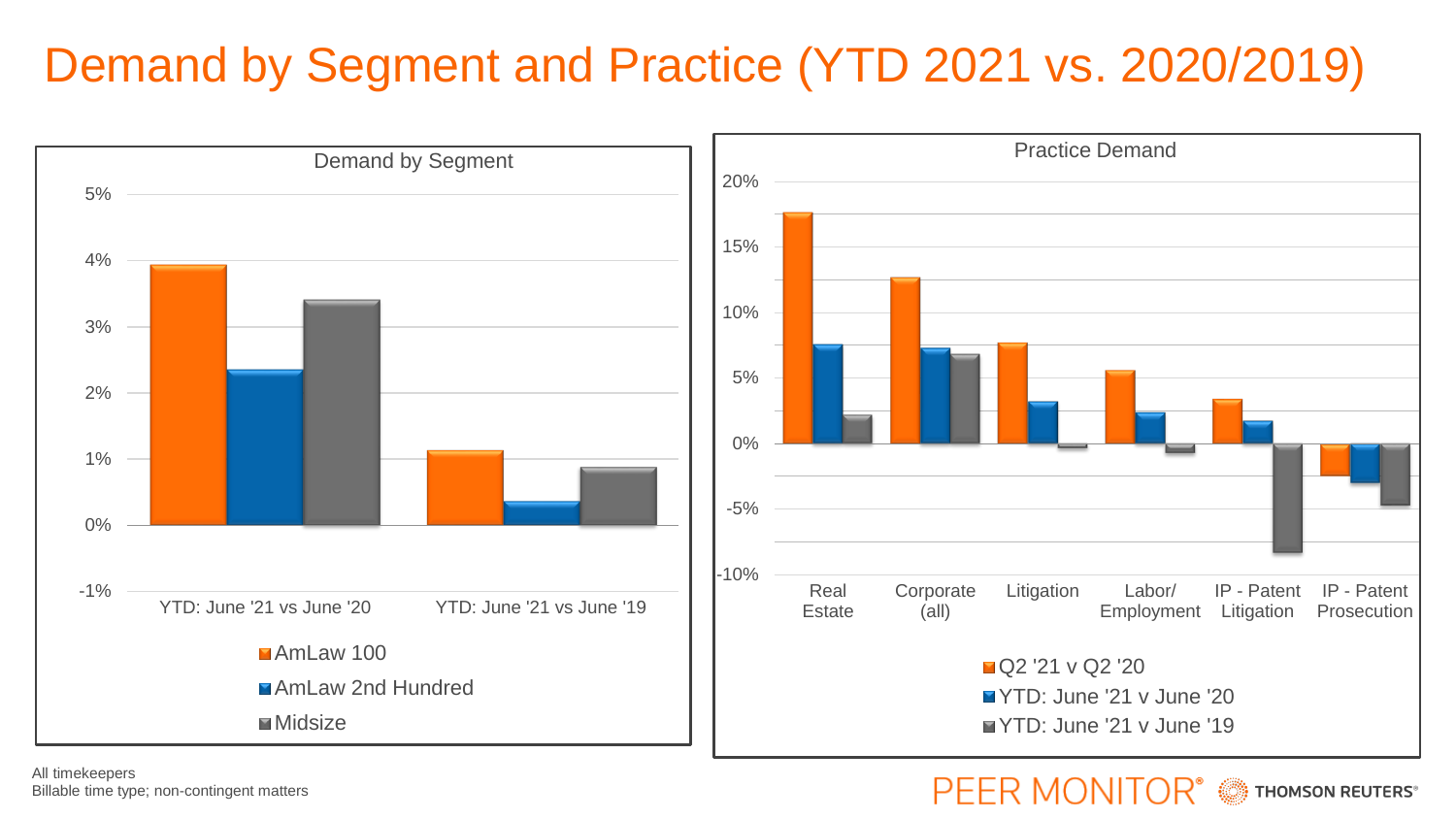### Corporate and Litigation Growth (YTD 2021 vs. 2020/2019)



All timekeepers Billable time type; non-contingent matters

#### PEER MONITOR® **THOMSON REUTERS®**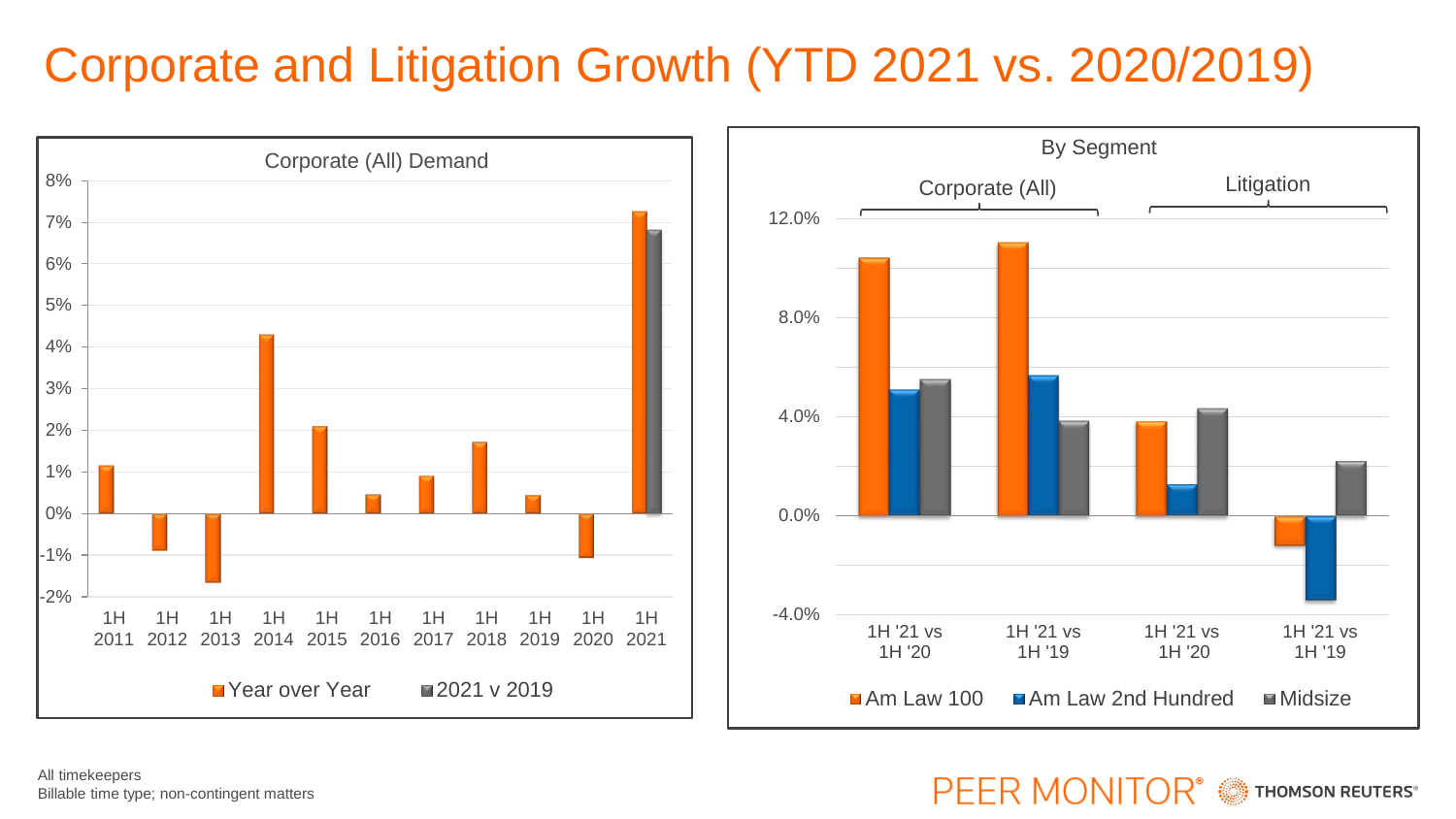### Worked (Agreed) Rate Growth



Quarter over Quarter Reporting All timekeepers Billable time type; non-contingent matters

**PEER MONITOR® SECUTERS**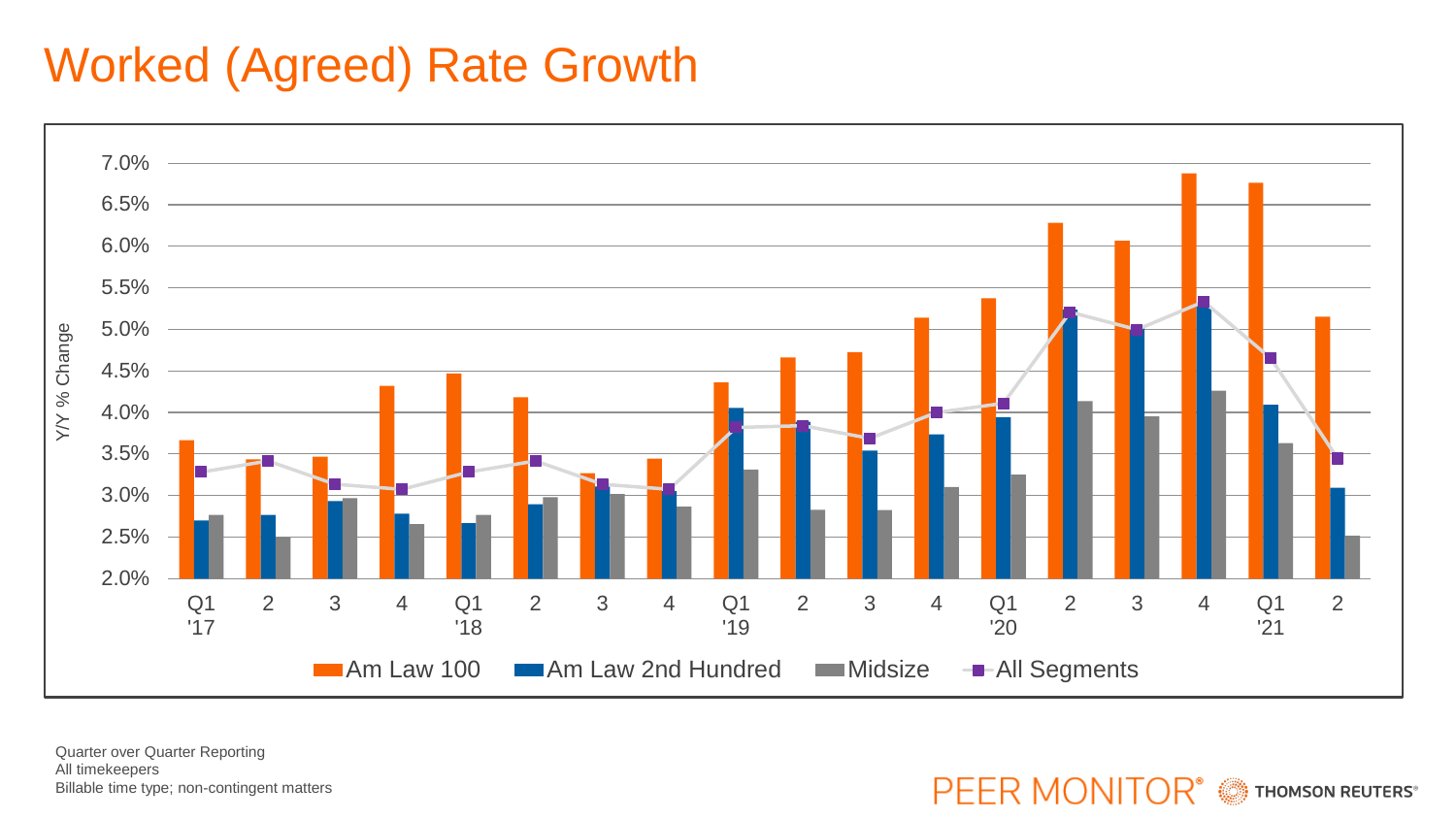### Timekeeper Shifts influencing Worked (Agreed) Rates



The mix of timekeepers was somewhat different than in 2020.

- In 2020, the number of other professional fee earners (OPFE) hours dropped dramatically (hitting a low point in growth rate of -12.0% in Q2 2020 ). At the same time, clients demanded senior advice which shifted hours more toward partners, further driving rate growth to post GFC highs.
- By Q2 of 2021, lawyer only demand hit a growth rate of 6.9%, while OPFE saw a 9.5% growth rate.
- This reversal in the mix of time keepers obviously changed the average worked rate in 2021, actually reducing it somewhat and reflecting slower growth for firms in Q2. Same can be said with lawyer ranks as partners' elevated workloads started to wane in Q2.

#### PFFR MONITOR<sup>®</sup> **THOMSON REUTERS®**

Quarterly Reporting Billable time type; non-contingent matters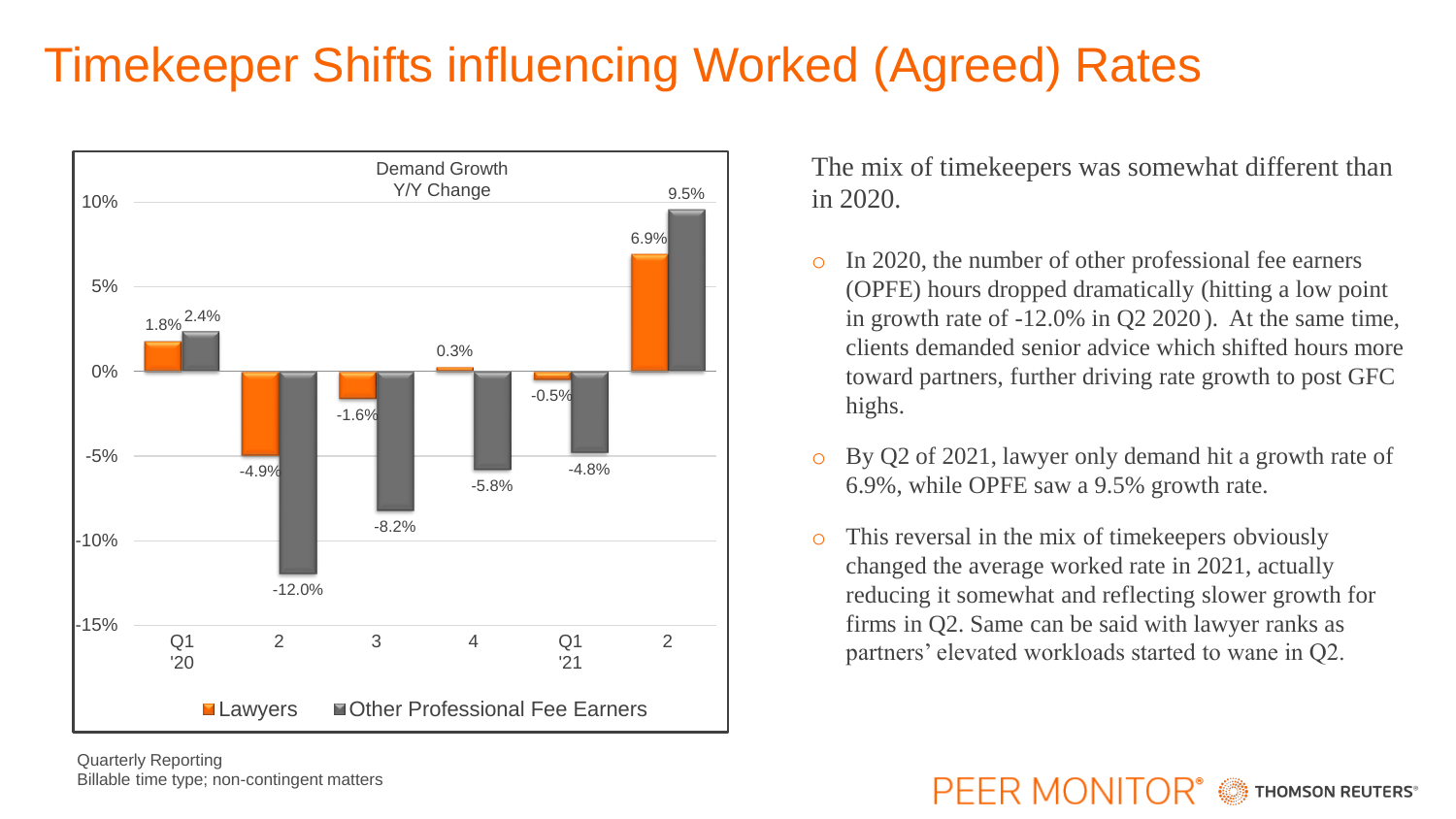### Collection Realization against Worked (Agreed) Rates



Quarterly Reporting Lawyers only, billable time type

PFFR MONITOR® **THOMSON REUTERS®**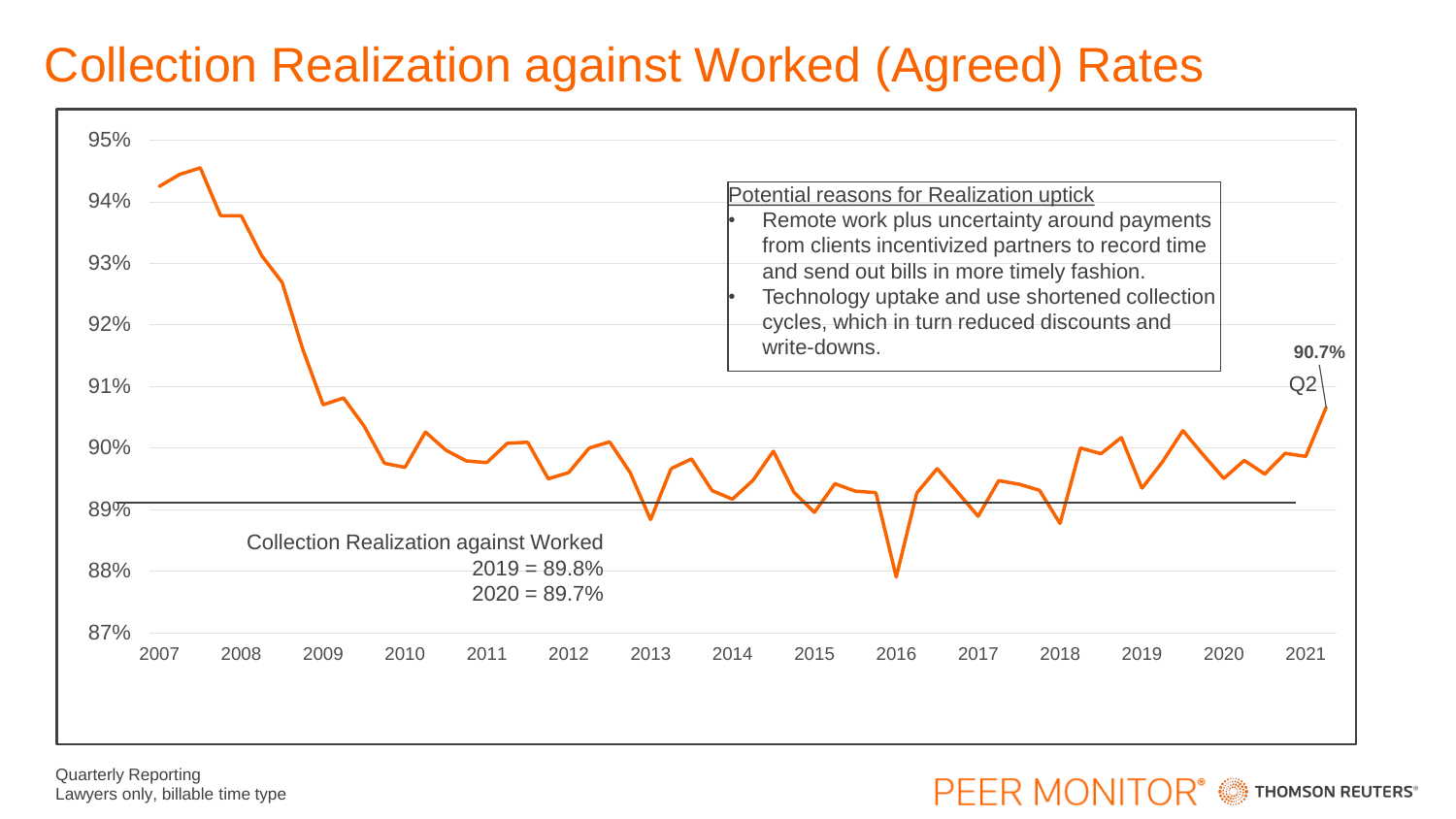### Lawyer Headcount Growth



Lawyers (contractors excluded)

#### **PEER MONITOR®** THOMSON REUTERS®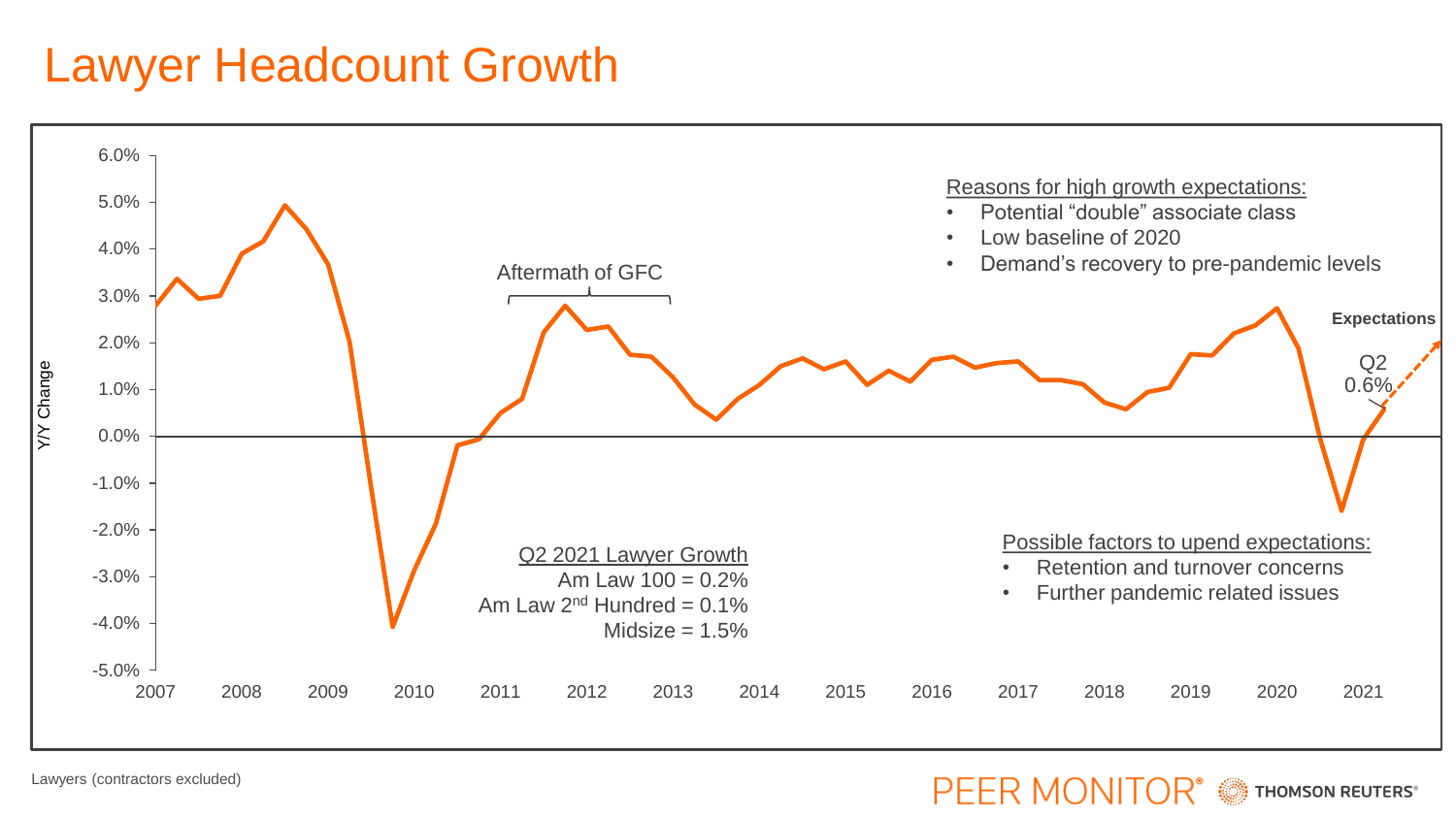### Productivity – Hours per Lawyer per Month



#### Lawyers Billable time type; non-contingent matters

#### **PEER MONITOR®** THOMSON REUTERS®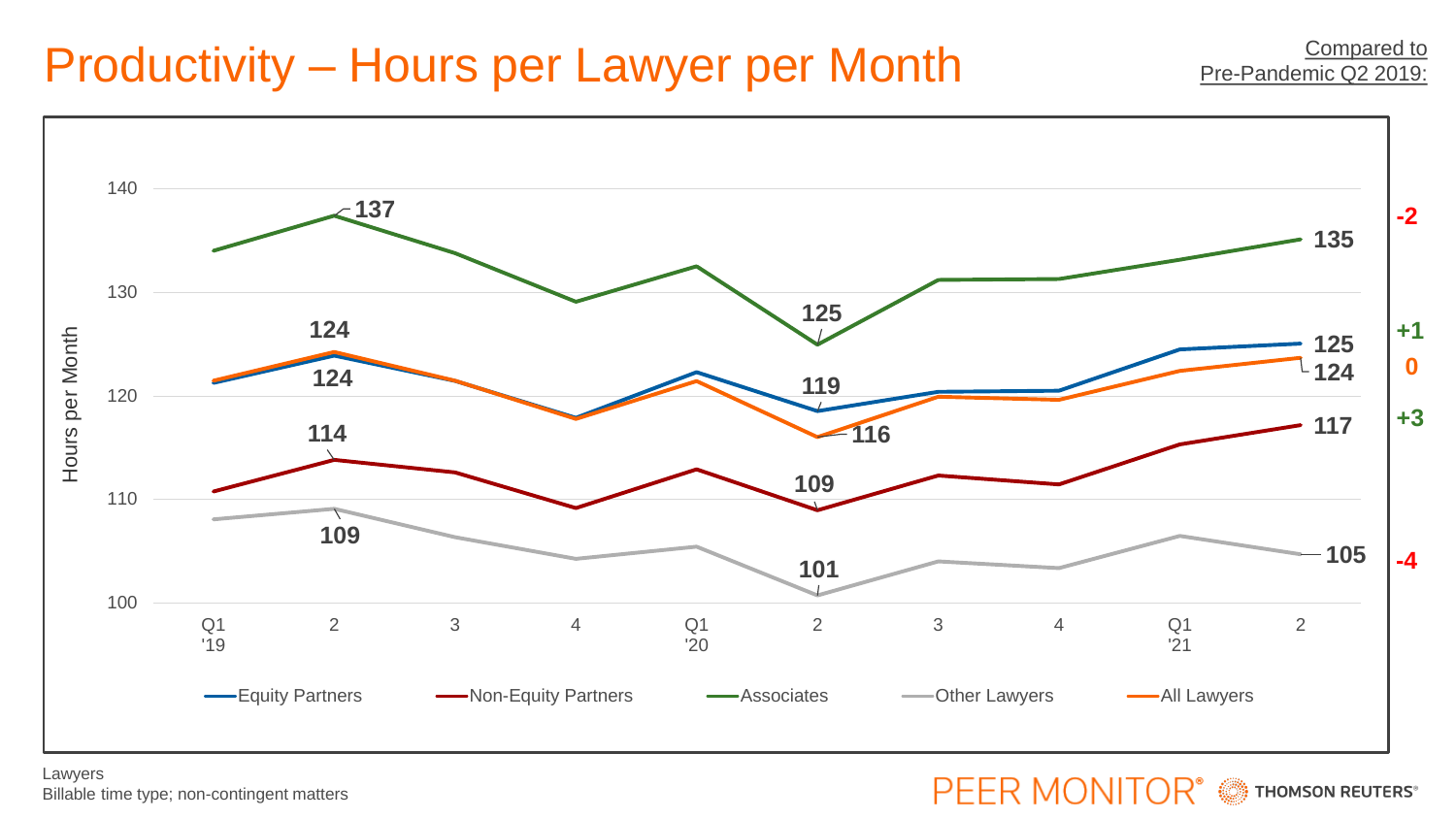### Expense Growth



#### G/L Data – Direct = Lawyer compensation and Benefits; Overhead = All other expenditure, includes support staff compensation

**PEER MONITOR® SECUTERS**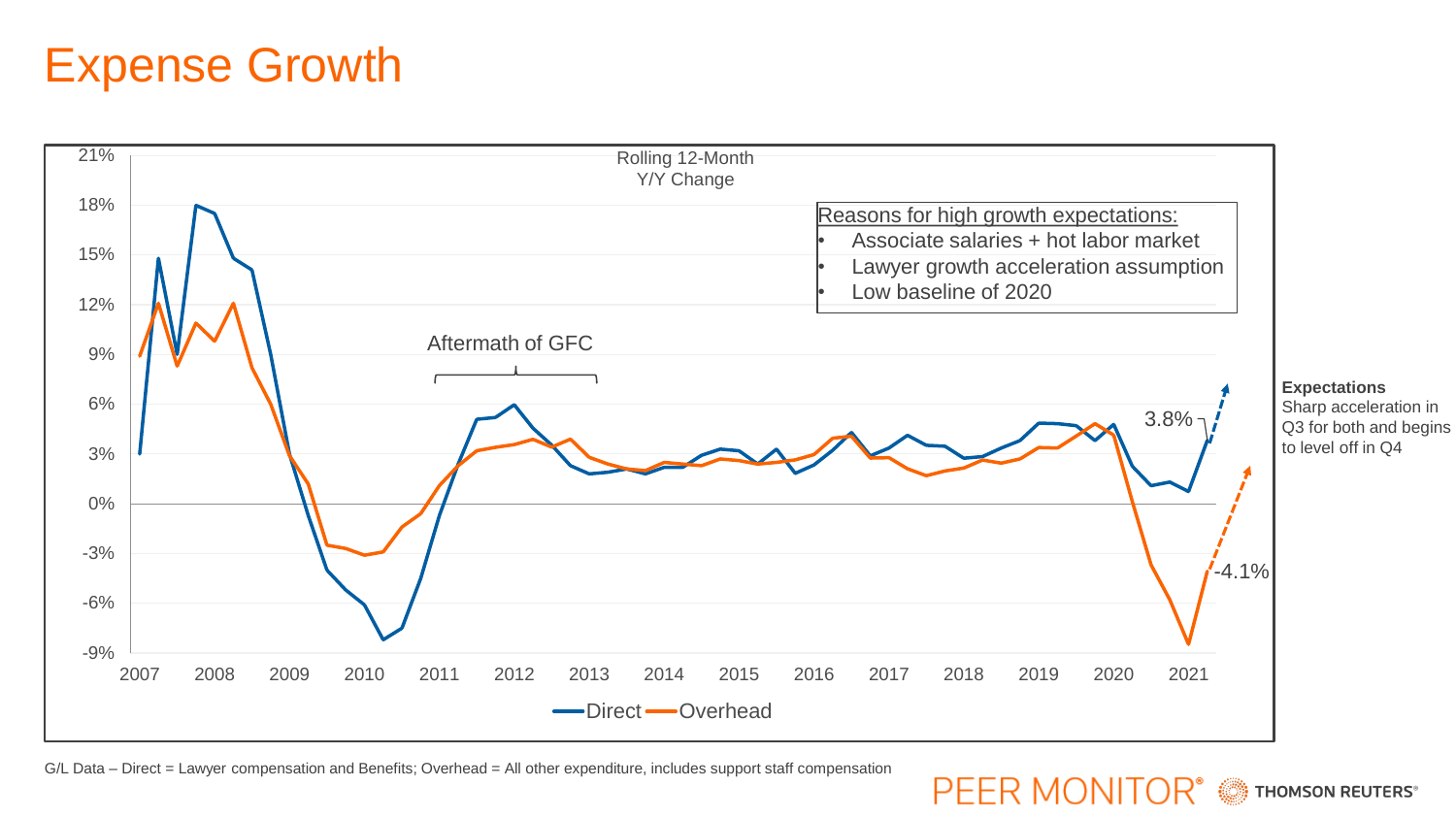### Overhead Expense Growth



| <b>Overhead</b><br><b>Detail</b>                     | 2020<br><b>Proportion</b><br><b>of</b><br><b>Overhead</b> | <b>Q2 '21 vs</b><br>Q2 '20 | <b>Q2 '21 vs</b><br>Q2 '19 |
|------------------------------------------------------|-----------------------------------------------------------|----------------------------|----------------------------|
| <b>Support Staff</b><br><b>Compensation</b>          | 34.5%                                                     | 5.5%                       | 1.5%                       |
| <b>Occupancy</b>                                     | 25%                                                       | 0.5%                       | <u>1.0%</u>                |
| <b>Technology</b>                                    | 11%                                                       | 4.5%                       | 4.3%                       |
| <b>Office</b>                                        | 6%                                                        | 13.6%                      | $-28.9%$                   |
| <b>Knowledge</b><br><b>Management</b>                | 5%                                                        | 9.0%                       | 3.7%                       |
| <b>Marketing</b><br>& Business<br><b>Development</b> | 3%                                                        | 100.9%                     | $-49.3%$                   |

PEER MONITOR®

THOMSON REUTERS®

G/L Data \*NOT Rolling 12-Month Change, just the quarter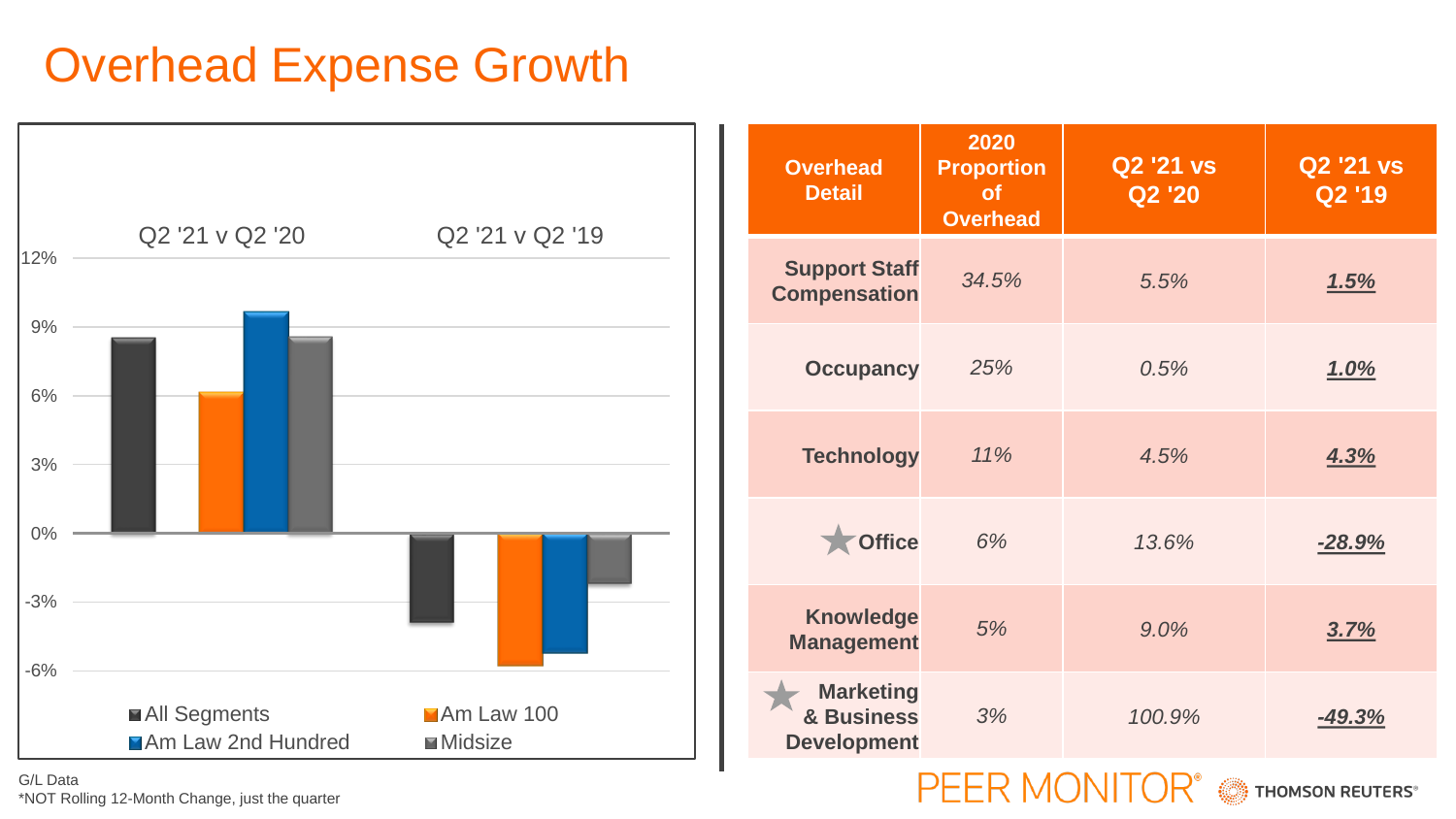### Revenue & Cash Collection Growth



PEER MONITOR

THOMSON REUTERS®

Revenue = G/L Data Cash Collections = Timekeeper Data – Billable time type; non-contingent matters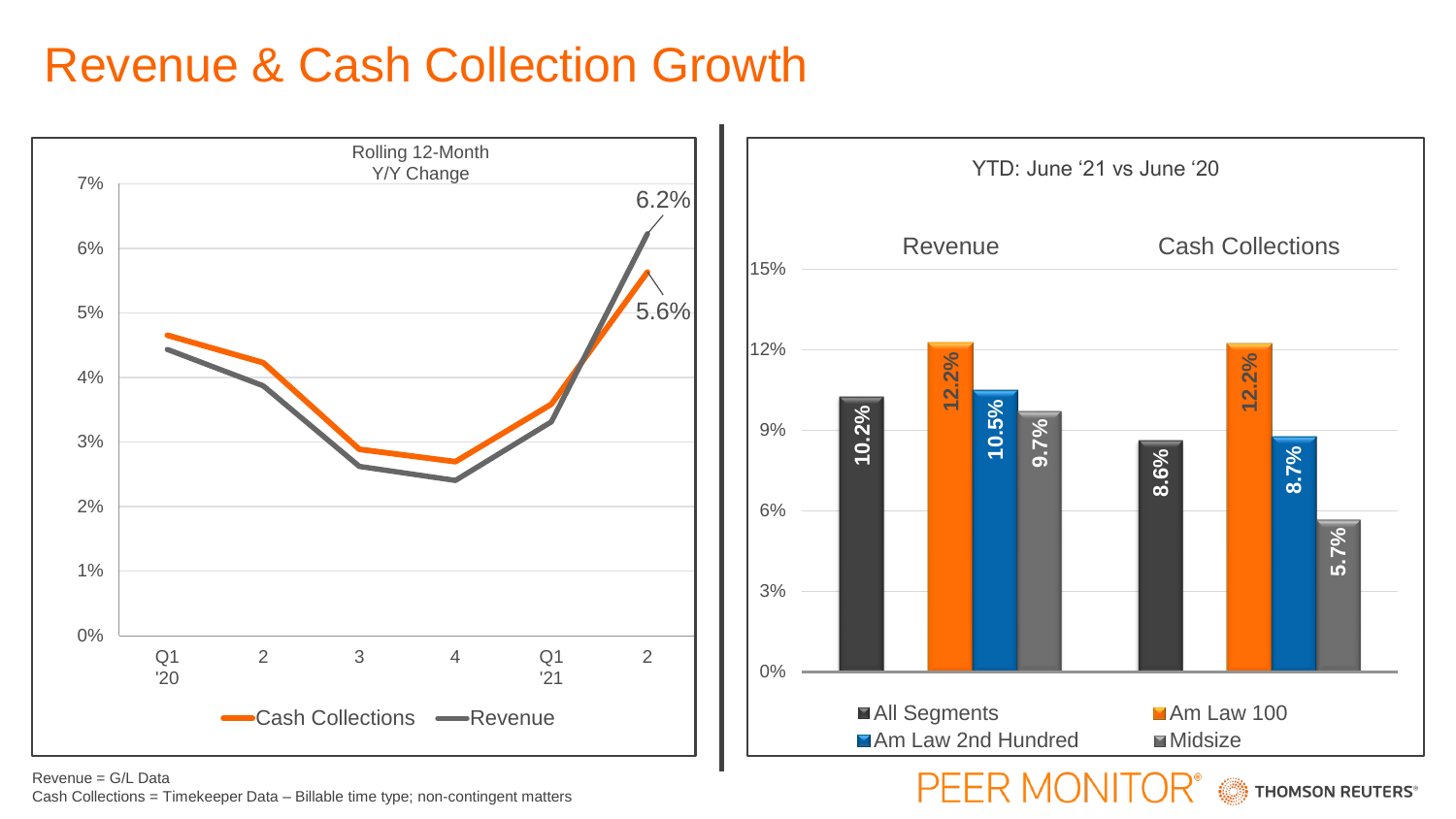### Looking Forward:

- What were our key takeaways from the pandemic and how firms managed through it?
- What lasting effects do we think the pandemic might have on the legal market moving forward?